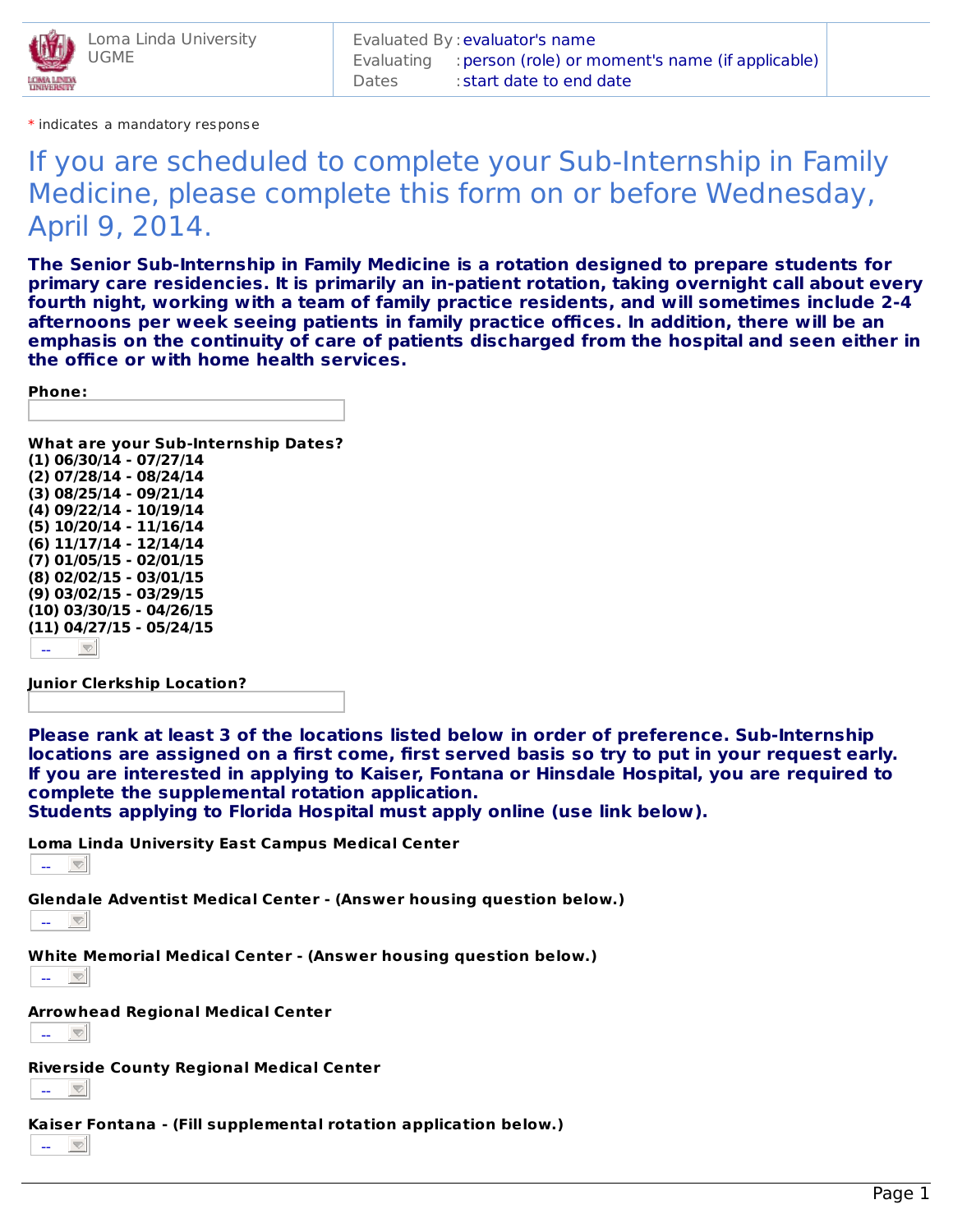

--  $\overline{\nabla}$ 

**All scheduling for Family Medicine Sub-Internships at the above locations must be coordinated through the clerkship office; please do not contact these locations directly for scheduling.**

SUPPLEMENTAL ROTATION APPLICATION: If you are applying to Kaiser Fontana or Hinsdale, please fill this section.

**This supplemental application is for the rotation located at (Kaiser Fontana, Hinsdale):**

| Name:                                   |  |
|-----------------------------------------|--|
| <b>Home Address:</b>                    |  |
| email address:                          |  |
| <b>Home Phone:</b>                      |  |
| <b>Mobile Phone:</b>                    |  |
| DOB:                                    |  |
| <b>Sex (M/F):</b>                       |  |
| <b>Marital Status (Single/Married):</b> |  |